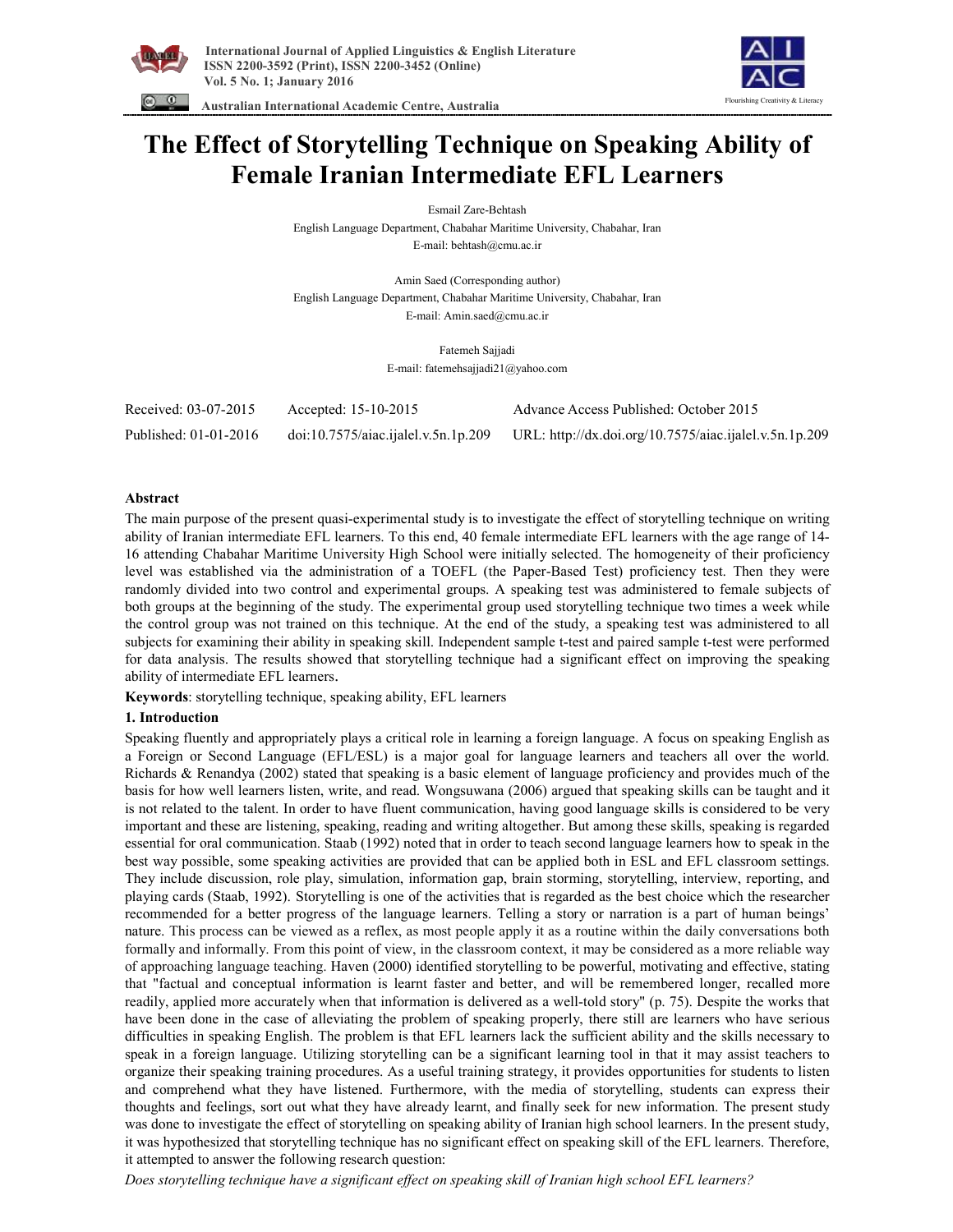## **2. Speaking Skill and its Pedagogical Dimensions**

Learning a new language is a difficult and complicated task. When students learn a foreign language, they actually work on a new language system which is different from their own language. Moreover, for the purpose of being a skillful learner, they should learn how to use the principles of the new system appropriately. Speaking is one of the components of this system. Some researchers such as Khamkhien (2010) argued that speaking skill is certainly the most significant skill of any language and its mastery is the best achievement for speakers. When students tend to communicate orally, they require knowledge of different aspects of the new system including grammar, vocabulary, pronunciation, and so on (Khamkhien, 2010). Speaking is the process of building and sharing meaning through the use of verbal and non-verbal symbols, in a variety of contexts (Richards & Renandya, 2002). It is one of the most significant language skills in all languages studies from mother language studies to foreign language studies. Doff (1995, p. 198) has viewed spoken language as a vital skill of acquiring a new language and accordingly acquiring its structures and vocabulary. As a result, teaching speaking skill becomes one of the main components of any language teaching class. The primary claim is the notion that it is a medium, which carries learners' communication goals; learning to understand and transferring the meaning, is what counts in learning another language. Osborn (2008) stated that language learners have different goals ranging from educational to non-educational goals to speak in a foreign language. Learners who learn EFL have few opportunities to speak English outside the classroom in the real world (Zhang, 2009). Motivation, communication, practice, relevance, instruction, performance are the basics for developing language skills (Lipman, 2003) in EFL educational context. If students are presented with the opportunity to make choices and decisions about what they do, they will be more motivated to engage with learning activities. In this vein, many activities can be done to develop well-organized speaking-centered programs in EFL contexts. For example, stories, anecdotes, jokes, talks, and commentaries that are used with one speaker can be used to improve the speaking ability of other peers. Byrne (1986) stated that "if teacher is telling a story or giving a talk to the class, he should try to be as spontaneous as possible" (p. 35). Functional speaking skills implies the fact that the teachers' instructional talk in the class affects how students learn both language and classroom daily affairs (Koshy, 2005). Establishing as much confidence and competence as possible in the learners improve their speaking abilities to a great extent. On the other hand, Patil (2008) ascertained that teachers should highlight learners' confidence to lower their anxiety and stress and to decline the fear of making errors. Moreover, according to Shumin (1997), there are several elements which are involved in developing an effective speaking ability. They include listening skills, sociocultural factors, affective factors, linguistic factors, and sociolinguistic competence such as grammatical, discourse, sociolinguistic, and strategic competence (Shumin, 1997).

## *2.1 The Importance of Storytelling*

Narration is regarded as one of the issues which are mainly introduced in the field of literature. According to Fisher (1984), narration as an extended field covered different forms of rhetoric actions. Fisher (1984) defined narration as "a theory of symbolic actions - words and/or deeds - that have sequence and meaning for those who live, create, or interpret them" (p. 21). Maynard (2005) stated that stories are important to people, politics, and education. Different people in different ages tell stories in different ways to other people in other ages and make use of them for different purposes. For example, in young people's stories which they act out as they play, it can be seen that how they show people are related to one another, what their imagination about their future wishes and needs are, and how to behave. In the case of adult storytellers, they tend to tell, describe, hesitate, and recommend about the most influential values around the world. After all, passing on traditions and cultural heritage has always occurred through the telling of stories.

Storytelling is one of the speaking techniques which is usually used in teaching speaking skill. Students can briefly summarize a tale or story they heard from somebody beforehand, or they may create their own stories to tell their classmates. Story telling fosters creative thinking. It also helps students express ideas in the format of beginning, development, and ending, including the characters and setting a story has to have (Kayi, 2012). "Storytelling is a task shared by storyteller and story listeners, it is the interaction of the two that makes a story come to life" (Baker & Greene, 1985, p. 28). According to their definition, the components of a story include storyteller, story listener, its topic, and authentic-based issues. Telling is the live person to person oral and physical presentation of a story to an audience. "Telling" involves direct contact between teller and listener. It mandates the direct presentation of the story by the teller. The teller's role is "to prepare and present the necessary language, vocalization and physically to effectively and efficiently communicate the images of a story" (Barzaq, 2009, p. 7). They concentrated on the role of speaker and listener. The teller focuses on the vital images, actions, characters, and events of a story in order to convey the right meaning to the story listener. The story in the listeners' minds is dependent upon the performance of the teller. This technique can help students "develop accurate inflections, consistent expressions in the English language and facial and body expressions" (Colon-Vila, 1997, p. 58).

## *2.2 Storytelling and Language Skills*

A number of studies have shown that there is a close relationship between storytelling and four language skills of listening, speaking, reading, and writing. For instance, Farrell (1991) claims, "the many advantages that storytelling has for our young elementary students include reading motivation, and active listening comprehension, a modeling of oral language, bonding, providing a safe environment for oral and written language sharing" (p. 38). Due to the importance of language skills in the second language learning and teaching contexts, various studies have been done to develop various evidence-based approaches which help students to acquire language skills as easily as possible. Based on what Barton and Booth (1990) stated the process of combining language and thought to imagery is the essential component of oral and written language comprehension, language expression, and critical thinking. On the other hand, storytelling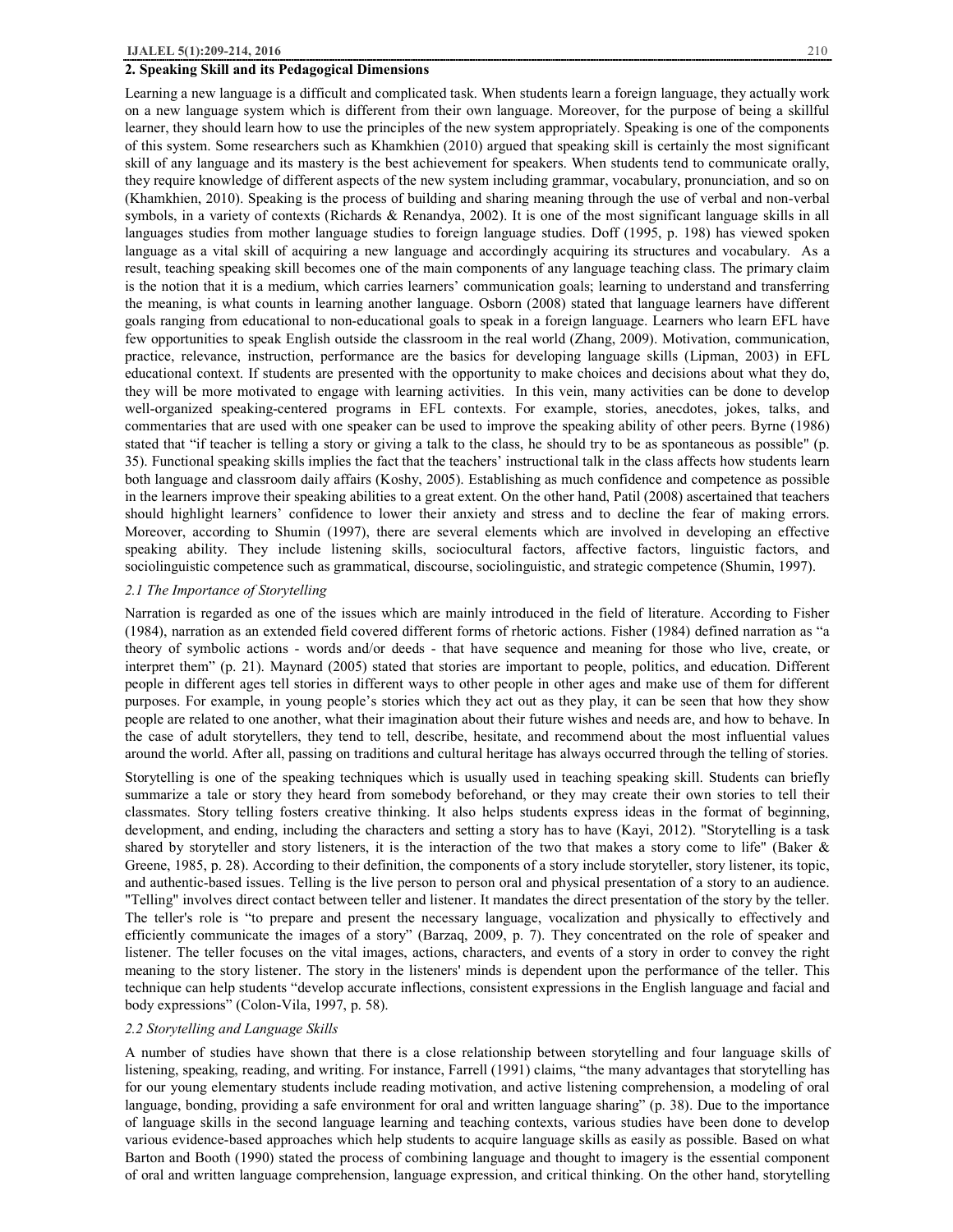## **IJALEL 5(1):209-214, 2016** 211

## *2.3 Storytelling and Oral Language*

It is argued that storytelling models the final utilization of the oral language. Oral language, i.e., speaking skill, listening, and visualizing skills are developed accordingly. In other words, language learners use their imaginations while listening to or telling stories. There is an appropriate level of connection between storytelling and speaking skill. Storytelling technique can be used in teaching visualization: "Visualizing is as much a foundation for literacy as hearing voice in words: students must be *able to see what* the *words* say. Storytelling mentally stimulates students as they naturally begin to imagine and make sense of the story while they listen" (Farrell, 1991, p. 14). Television, animations, movies, videos, and films provide images, but orally presenting the stories by its very nature leads listeners to construct their own images. The utilization of oral storytelling with the use of visual aids in the classroom enables students to gain remarkable learning experiences. In fact, students learn about themselves and others. They easily express values and beliefs in an understandable way to their classmates via oral language (storytelling). Oral storytelling results into the imagination. "The ability to visualize, to create images in the mind is at the very heart of storytelling, not just for the listener, but also for the teller" (Cooper, Collins, & Saxby, 1992, p. 9). This statement means that as storytelling is visualized, learners can reach its aims more easily. Underwood (1989) pointed out visual materials can useful and advantageous when the topic is not relevant to the learners' everyday life and real-life experiences. Visual materials pay significant attention to the learners and they then concentrate on the topic and it provides learners the opportunity to get close to the topic (Underwood, 1989).

# **3. Method**

This research is a quantitative study as it was carried out to explore whether applying storytelling technique to Iranian intermediate EFL learners has any influence on improving their speaking skill or not. A pre-test/post-test design was assigned for the conduction of this research.

# *3.1 Subjects*

All subjects of this study were Iranian female EFL learners with the age ranges of 14-16 and were native speakers of Persian who were participating in English classes of first grade of high school at Chabahar Maritime University High School in Chabahar, Iran. All subjects had the same amount of exposure to materials before the experiment and all of them had studied English in the same school. Therefore, they were judged to be almost at the same level of language proficiency, namely intermediate level of English proficiency, however, their level was established via implementing TOEFL proficiency test. They were 40 high school students who were divided into two groups: 20 in control group, 20 in experimental group.

## *3.2 Instruments*

Before the initiation of the study, all subjects were given TOEFL the PBT (the Paper-Based Test) proficiency test to ensure their level as intermediate language learners. The second pre-test which learners participated in, was a speaking proficiency test on the same level of the students. it was used to make sure that all subjects were in the same level of speaking skill. Finally, at the end of instruction, all of the subjects in experimental and control groups were post-tested through another speaking proficiency test.

# *3.3 Procedure*

This experimental study was conducted during three months on Tuesdays and Thursdays for first-grade female high school students. At the start of the study two pre-test were administered to all subjects. After making sure of the subjects' homogeneity as intermediate, they were divided into one control group and one experimental group. All students in each group received the same amount of materials but the technique of teaching in groups was different. Every session took about 90 minutes; nearly 40 to 50 minutes of every session was spent working on the current study. The experimental group worked on storytelling technique via movies while the control group experienced traditional methods for example Direct Method. The teacher used the subtitles of the movies to clarify the meaning of ambiguous words and the required grammar. The target words and grammars that might have facilitated subjects` speaking ability were discussed on movies with their definitions and sample sentences. The teacher explained the total meaning of the movie, if necessary, in this phase. It should be mentioned that the definitions and sample sentences were orally presented and nothing was written on the board during strategy instruction. After completing the course one post-test was given to students, which was a speaking test taken from the same book as used for pre-test. Independent sample ttest and paired sample t-test were used for data analysis.

## **4. Results and Discussion**

The research question of this study dealt with investigating the effect of storytelling technique on speaking skill of Iranian high school EFL learners. It was hypothesized that storytelling technique has no significant effect on speaking skill of the EFL learners. At the beginning of the study, all subjects took TOEFL proficiency test to ensure they were intermediate EFL learners. The estimated language proficiency mean of all participants amounted to 435.57 which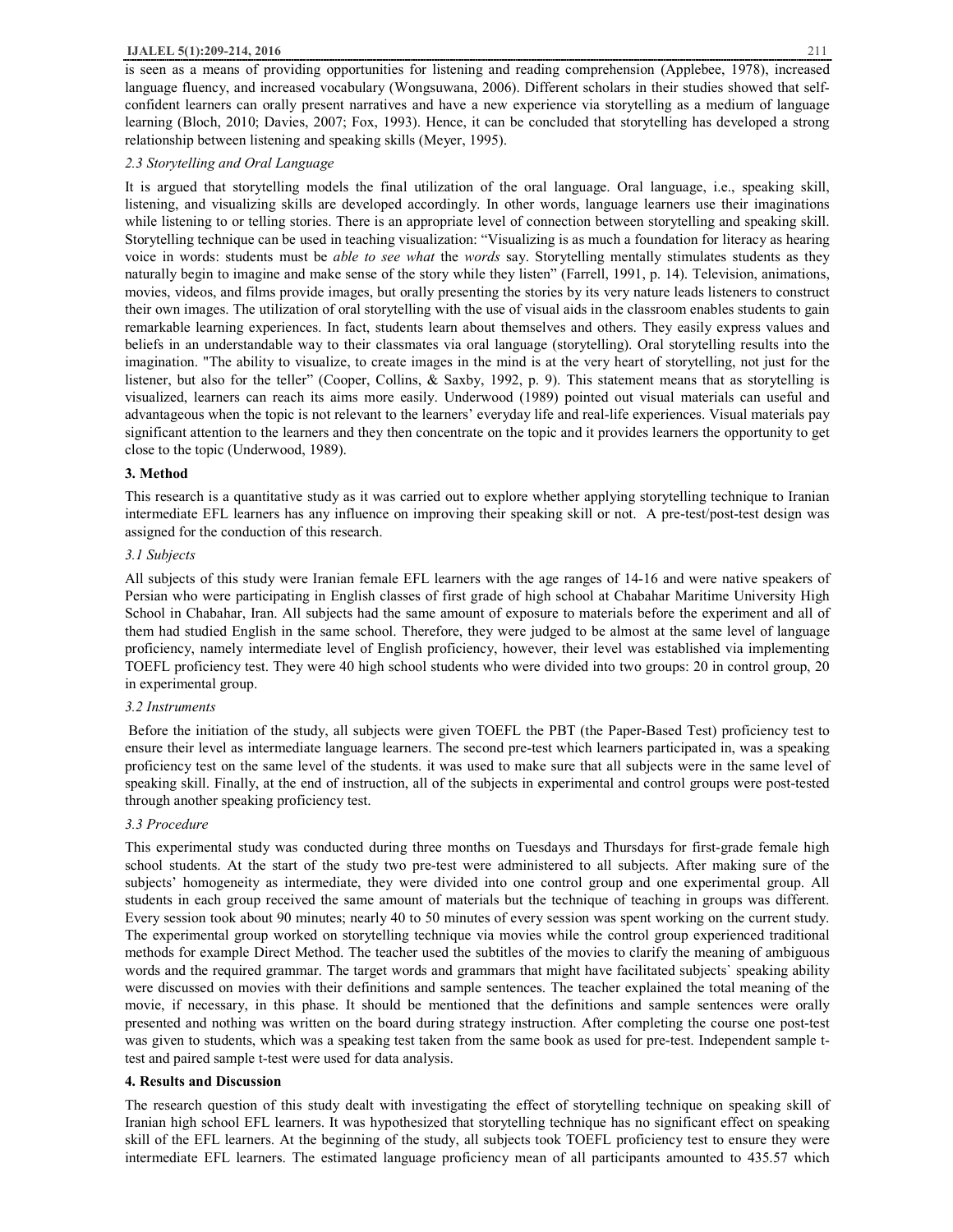### **IJALEL 5(1):209-214, 2016** 212

Table 4.1 Results of TOEFL proficiency pre-test

|       | ╲  | Mean  | Deviation<br>Std | Std<br>Error Mean |  |
|-------|----|-------|------------------|-------------------|--|
| score | 60 | 25.57 | 39.041           | 0.040             |  |

In the next stage, a speaking test was administered to all subjects as pre-test. It was used to make sure that there was no significant difference between experimental and control groups at the beginning of the study. Table 4.2 shows that the estimated speaking skill *mean* and *standard deviation* for the subjects in the experimental group amounted to 16.56 and 2.04 respectively and the evaluated *mean* and *standard deviation* for the subjects in the control group amounted to 16.83 and 2.19 respectively. An independent samples t-test was conducted to measure the difference in the mean scores of the pre-test mean. The reported *P*-value is .769 which is larger than .05 (See Table 4.2). Thus there was no significant difference between the experimental and control groups in terms of their speaking ability. In other words, the experimental and control groups were homogeneous and comparable at the beginning of the study.

Table 4.2 Results of speaking pre-test for the experimental and control groups

| Groups       | No. of   | Mean  | SD   | Std. Err |     |    | $Sig.(two-$ |
|--------------|----------|-------|------|----------|-----|----|-------------|
|              | Students |       |      |          |     | df | tailed)     |
| Experimental | 20       | 15.3  | 2.04 | .40      |     |    |             |
| Control      | 20       | 16.83 | 2.19 | .42      | .53 | 58 | .769        |

A speaking test as post-test was administered to all subjects in experimental and control groups at the end of the treatment in order to measure their overall speaking achievement. To show the amount of enhancement of the experimental group, the performance of the subjects of this group at pre-test and post-test was compared. The comparison of the pre- and post-tests of the experimental group revealed a remarkable achievement in the speaking ability mean scores of the students. According to the pre-test and post-test mean values of 15.3 and 20.57 as well as a significant level of  $p = (.000)$ ,  $p < .001$  (table 4.3), the experimental group has shown a great difference at the end of the experiment.

| Experimental | No. of   | Mean  | <b>SD</b> | Std.Err |          | df | $Sig.(two-$ |  |
|--------------|----------|-------|-----------|---------|----------|----|-------------|--|
|              | Students |       |           |         |          |    | tailed)     |  |
|              |          |       |           |         |          |    |             |  |
| Experimental | No. of   | Mean  | <b>SD</b> | Std.Err |          | df | $Sig.(two-$ |  |
|              | Students |       |           |         |          |    | tailed)     |  |
| Pre-test     | 20       | 15.3  | 2.04      | .40     | $-12.27$ | 58 | .000        |  |
| Post-test    | 20       | 20.57 | 2.42      | .51     |          |    |             |  |

Table 4.3 Results of the speaking pre-test and post-test for the experimental group

On the other hand, to indicate the amount of progress of the control group, the performance of subjects in the pre-test and post-test was compared. The comparison of the pre- and post-tests of the control group illustrated achievement in speaking ability mean scores (Table 4.4) of the participants. The pre-test and post-test mean values of 16.83 and 17.99 show development in the participants' speaking ability and the level *p*= .000, (*p*<.001) obtained through paired samples t-test indicates a statistical difference in speaking ability of the control group (Table 4.4). However, according to the mean difference (-1.05) of the pre- and post-tests of this group which is less than one, it is clear that the control group's development compared to that of experimental group is very slight.

Table 4.4 Results of the speaking pre-test and post-test for the control group

|           | 01              |       |      | o       |         |    |             |
|-----------|-----------------|-------|------|---------|---------|----|-------------|
| Control   | No. of          | Mean  | SD   | Std.Err |         |    | $Sig.(two-$ |
|           | <b>Students</b> |       |      |         |         | df | tailed)     |
| Pre-test  | 20              | 16.83 | 2.19 | .42     |         |    |             |
| Post-test | 20              | 17.99 | 2.09 | .39     | $-3.96$ | 58 | .000        |

Finally, an independent sample test was run to analyze all subjects' scores in the post-test. The estimated *mean* and *standard deviation* of the subjects' speaking skill in the experimental group amounted to 20.57 and 2.42 respectively and the estimated *mean* and *standard deviation* of subjects speaking skill in the control group amounted to 17.99 and 2.09(Table 4.5). An inspection of the mean scores showed that there was a considerable difference between the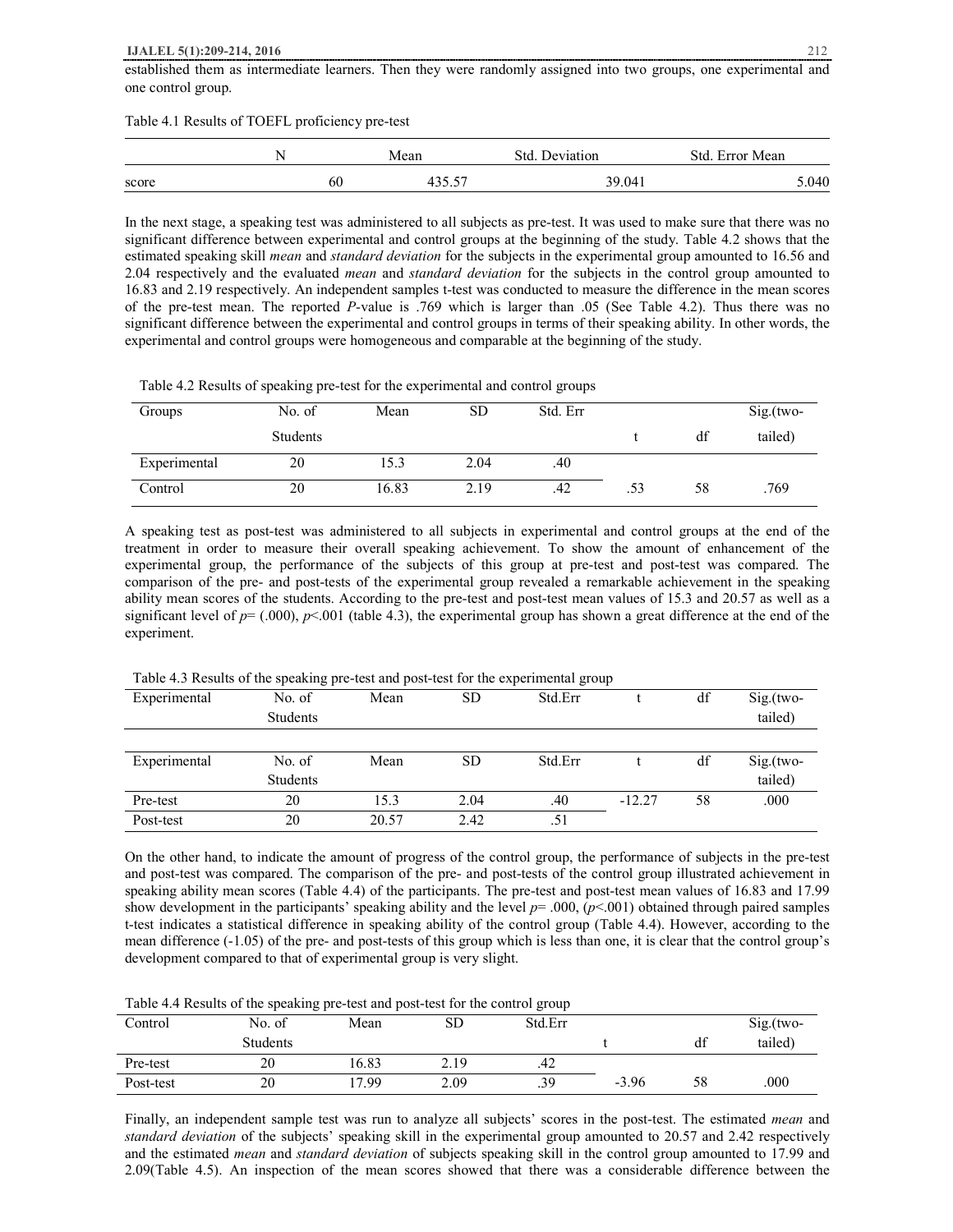#### **IJALEL 5(1):209-214, 2016** 213

experimental and control groups in terms of overall speaking ability development. Moreover, the independent-samples t-test showed that this difference was statistically significant  $(p= .000)$ ,  $p<0.05$ . Therefore, the null hypothesis is rejected and the positive influence of storytelling technique on the subjects' speaking skill was confirmed (Table 4.5).

|              | --------- |       |      |         |              |                       |             |
|--------------|-----------|-------|------|---------|--------------|-----------------------|-------------|
| Groups       | No. of    | Mean  | SD   | Std.Err | $\mathbf{r}$ | 10 <sup>o</sup><br>đÌ | $Sig.(two-$ |
|              | Students  |       |      |         |              |                       | tailed)     |
| Experimental | 20        | 20.57 | 2.42 | ۰ ت     | $-7.48$      | 58                    | .000        |
| Control      | 20        | .99   | 2.09 | .39     |              |                       |             |

Table 4.5 Results of speaking post-test for the experimental and control groups

The obtained results of this study correlated with the existing studies in the literature which portrayed that storytellingbased instruction could improve learners` speaking skill (Jianing, 2007; Scharle & Szabó, 2000). Therefore, it is in common with the results of all studies indicating the usefulness of students` participation in learning process of speaking skill. Due to the nature of this technique students are completely participated in classroom activities and indirectly or directly learn speaking skill.

The researchers, who support the effectiveness of storytelling technique, argued that this technique is better than the usual ways of teaching speaking. The reason is that storytelling technique requires students to engage in guided learning and problem solving and as a result improves their speaking skill. Those researchers, who advocate the use of storytelling technique in recommend that it is influential for language learners since it enable students to talk about different topics on their own words and make use of their previous when face some difficulties.

Contrary to the previous studies that had illustrated negative or no effect for storytelling technique on learners' improvement, the findings of the present research showed that storytelling group improved their speaking ability in speaking tests (pre and posttests) and this shows that storytelling technique have useful effects on learners' enhancement in the process of English language learning and their awareness of speaking skill. The results of this study showed that the experimental group outperformed control group in the pre and posttests. In other words, storytelling technique is more useful than more useful than usual approaches of teaching and learning the speaking skill of a foreign language*.*

## **5. Conclusion**

Speaking skill is one of the most important skills in learning language, so various strategies and techniques are used in teaching speaking skill due to its importance. Storytelling-based instruction concentrates on involving learners and teachers in the learning process. The strong theoretical foundations of storytelling could have a remarkable effect on successful teaching and learning of speaking skill. Stories give relief from the routine and activate the memory and mind. Storytelling is a technique which worth pursuing in teaching English as a foreign language. Learners' ability to get the gist of the subjects, to recognize characters and to summarize what they have watched through the storytelling technique is shown the high degree of its potentiality. This research examined whether the storytelling technique was effective in improving speaking skills of Iranian first-grade high school learners. The main purpose of this study was to maximize students' speaking skill via storytelling technique. The results of the present study indicated that the Iranian EFL learners of English improved their speaking ability as a result of receiving storytelling-based instruction. These results emphasize the significance of training language learners in EFL settings where instruction through storytelling technique are the most significant way through which learners can promote their language proficiency.It can be concluded that regarding the technique under discussion the experimental group outperformed control group. It also should be stated that based on the statistical results, the degree of learners` involvement in using the storytelling technique is effective in learning speaking skill. It can be concluded that storytelling technique facilitates students' speaking skill. This research may be helpful to English language teachers who have some sorts of difficulty in teaching speaking skill to EFL/ESL learners. The study motivates teachers to work on speaking skill through the utilization of storytelling technique. The other advantage of the outcomes of this research for teachers is that it may give language teachers the insight that incorporating storytelling technique into language teaching process could be beneficial. It also can determine a new way for English teachers to direct their learners moving towards meaningful learning. This study examined students' performances in improving their speaking skill. In other studies also males could be involved and the differences between males and females' performances and attitudes could be investigated.

## **References**

Alna, O. (1999). The importance of oral storytelling in literacy development. *The Ohio Reading Teacher*, 15-18.

Applebee, A. (1978). *The child's concept of story.* Illinois: University of Chicago Press.

Baker, R., & Greene, M. (1985). *Storytelling: Art and Technique.* London: Longman.

Barton, B., & Booth, D. (1990). *Stories in the classroom.* Portsmouth,NH: Heinemann.

Barzaq, M. (2009). *Integrating Sequential Thinking Thought Teaching Stories in the Curriculum.* Action Research.AlQattan Center for Educational Research and Development QCERD.

Bloch, J. (2010). Digital storytelling: The second language writing classroom. *In Office of the chief information officer*. Retrieved from ttp://digitalunion.osu.edu/2010/08/19/ digital-storytelling-the- second-language-writing-classroom/